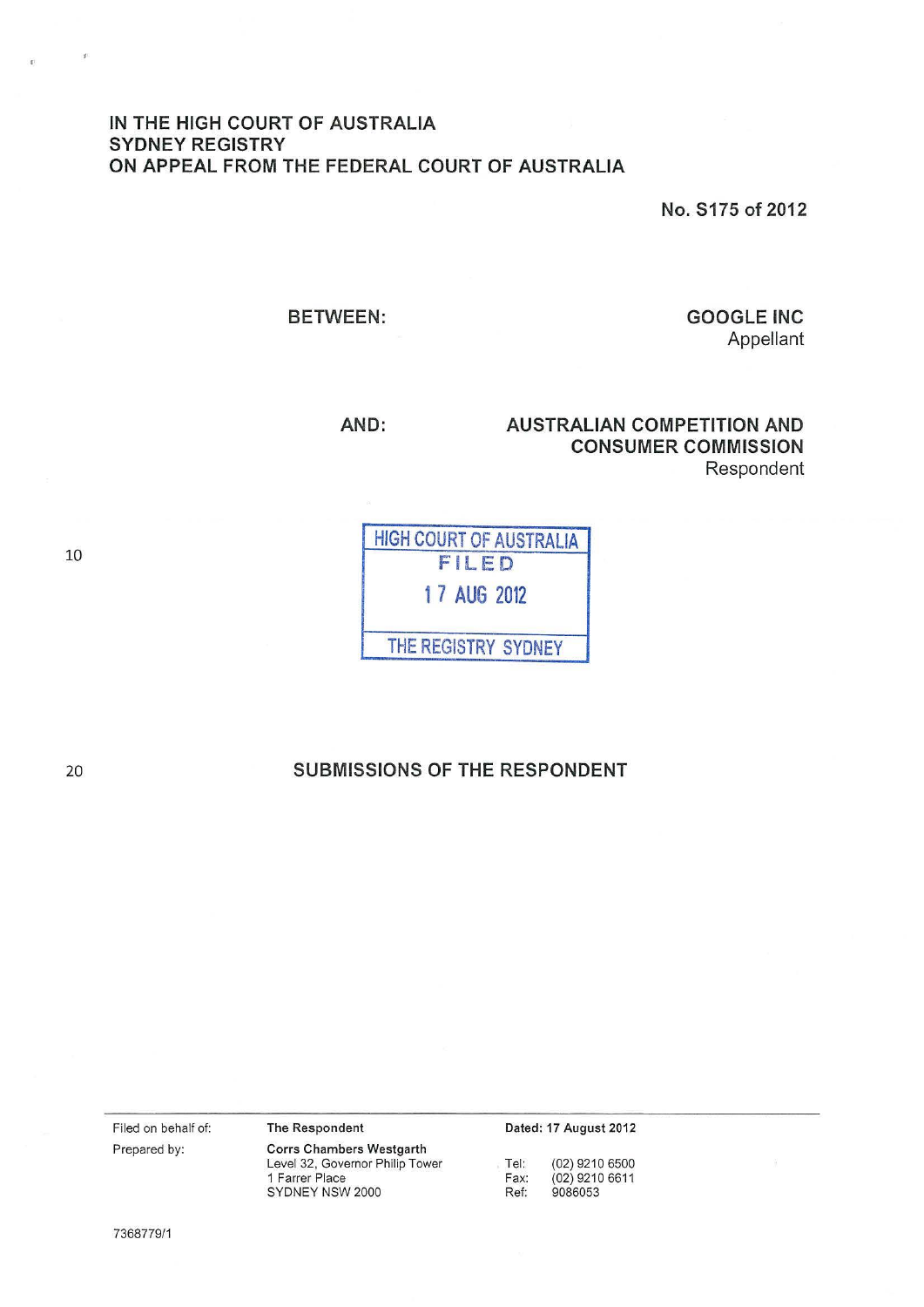### $\overline{1}$

# **INTERNET PUBLICATION**

1 These submissions are in a form suitable for publication on the Internet.

## II

## **ISSUE**

- 2 Google Inc **(Google)** responded to users' search queries by displaying advertisements in addition to organic search results. Each advertisement included a clickable blue headline and the Uniform Resource Locator **(URL)** of the advertiser's website. Using the "dynamic keyword insertion feature" of its 10 "AdWords" system, Google inserted keywords from users' search queries into the clickable blue headline. The keywords so inserted were found by the primary judge **(PJ)** to give rise to misrepresentations as displayed in collocation with the URL. The issue is whether Google thereby engaged in conduct that was misleading or deceptive.
	- 3 Contrary to Google's submissions **(GS)** at [2], the appeal is not concerned simply with "a person who displays or publishes a third party advertisement".

## Ill

### **SECTION 788 NOTICES**

4 No notice under s 788 Judiciary Act 1903 (Cth) is required.

#### 20

### **IV**

### **FACTS**

### Google search engine

5 Google operates an internet search engine which enables users to locate websites (PJ [47]: 3 AB 922). The Google search engine allows a user to enter a "query" (a request for information) using a "keyword" (a specific word or combination of words) (2 AB 548).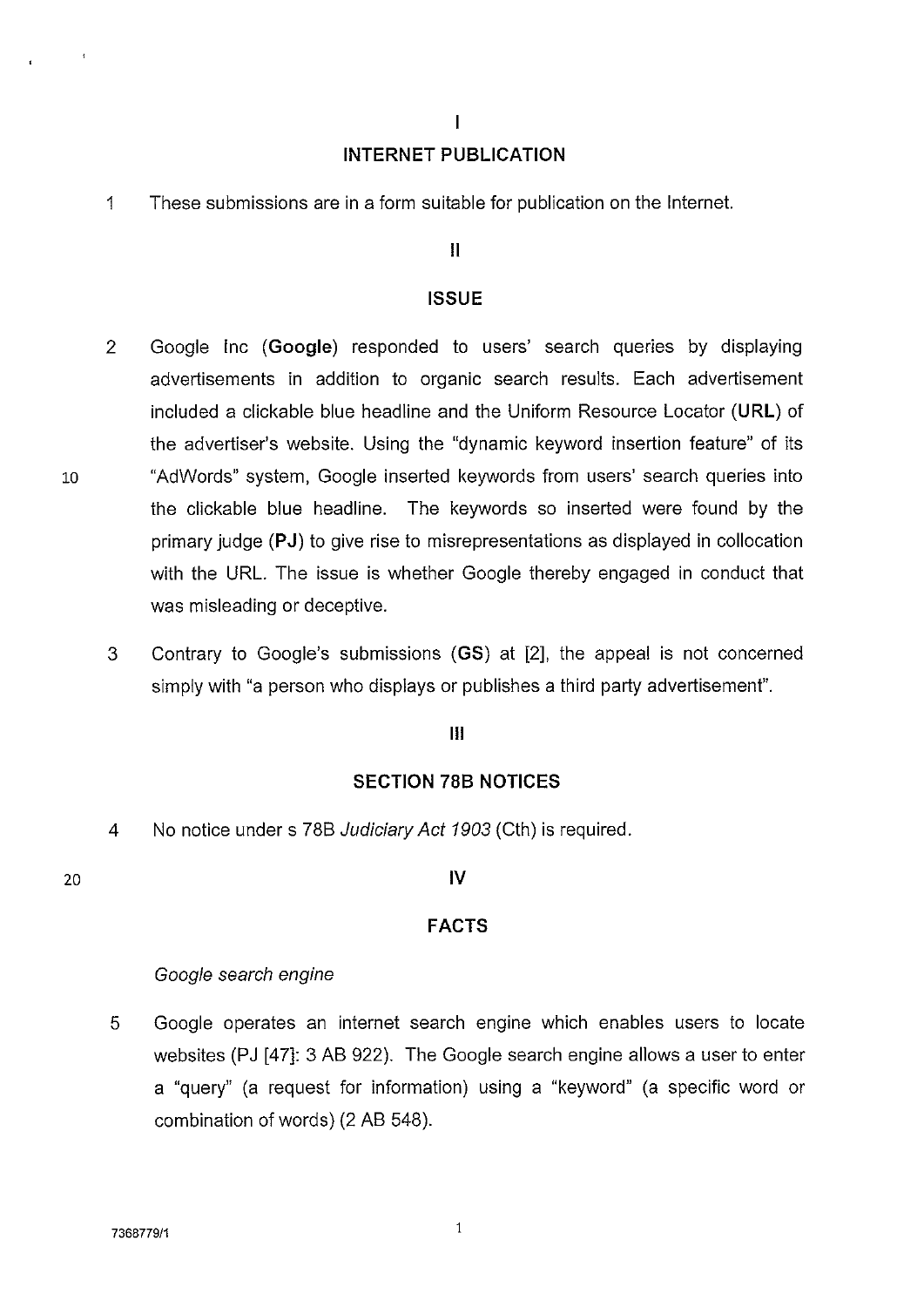- 6 The Google search engine responds to queries by displaying "organic" search results and by displaying advertisements (labelled "sponsored links" at the relevant time). The search engine uses different systems to display each kind of response. One system determines organic search results, displayed as a list of websites, ranked in order of relevance (PJ [47]: 3 AB 922; 1 AB 165 [11]; 1 AB 169-170 [29]-[33]; see also 2 AB 553). A different system - the AdWords system - displays advertisements above or to the right of the organic search results (PJ [52]: 3 AB 923; 1 AB 164 [8]; 1 AB 173 [46]-[47]; 1 AB 178-179 [9]-  $[10]$ ).
- 10 7 Advertisements consist of three elements: a "headline", the "ad text", and a URL. The headline is the "top line of copy in an ad" (2 AB 583). It appears in large blue font and is "clickable"  $-$  that is, if the user clicks on the headline the user is taken to the website designated by the nominated URL. The ad text is "for [the advertiser's] key message and call to action" (2 AB 582) and appears in black font. The URL appears in green and is the destination for a user who clicks on the clickable headline (2 AB 589).
- 8 The Adwords system allows an advertiser to nominate the content of the headline, the ad text and the URL in its advertisement as well as the keywords that will trigger the advertisement, the "match type", and the amount it is 20 prepared to pay to Google (typically either each time the advertisement is displayed or each time the headline is clicked) (1 AB 186 [38]; 2 AB 551).
- 9 The Adwords system offers advertisers three "match types": "exact match" (which will trigger an advertisement only if the user's query is an exact match for a keyword nominated by the advertiser); "phrase match" (which will trigger an advertisement based on any word in a phrase) and "broad match" (which will trigger an advertisement "based on known associations determined by Google's proprietary algorithms" so as to display the advertisement in response to queries that "may not contain the exact keywords but that, in Google's opinion, are sufficiently related that they would provide a good experience for the 30 advertiser and the ... user") (1 AB 171 [37]; 1 AB 123; 2 AB 569). By default, Google sets all keywords to "broad match" (2 AB 569).
-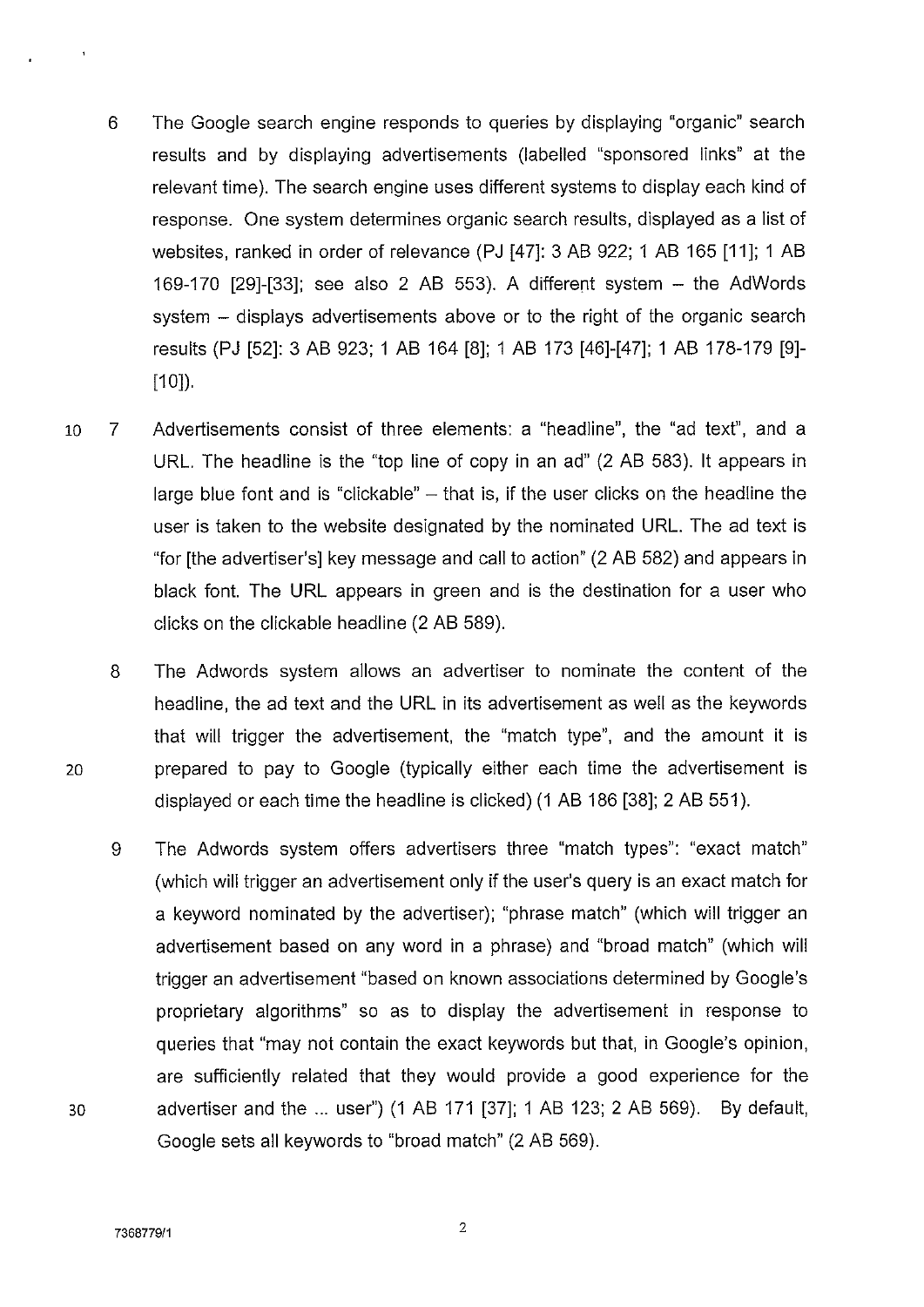10 In respect of the headline, the AdWords system offers an advertiser a choice between a fixed headline and a dynamic keyword insertion feature. The following is an example of a fixed headline (2 AB 800):

Escape Travel Online Airfares, Accommodation , Car Hire Save Time and Money - Escape Travel www.EscapeTravel.com.au

In this example, an advertisement for Escape Travel not in issue in the appeal and not impugned in the proceeding in the Federal Court, a Google user has searched for "harvey world travel" (as is apparent from the query shown in the search box on Google's search results page (2 AB 800)). Escape Travel has nominated a fixed headline of "Escape Travel Online"; the "ad text" of "Airfares, 10 Accommodation, Car Hire Save Time and Money - Escape Travel"; and the URL: www.EscapeTravel.com.au. If the user clicked on the headline "Escape Travel Online" he or she would go to <www.escapetravel.com.au> and the advertiser, Escape Travel would pay Google for the user having clicked through to the website.

11 The dynamic keyword insertion feature allows an advertiser to nominate keywords which, when they "match" the user's search query, are automatically inserted into the headline of the advertisement (1 AB 194 [66]) so that "the headline replicates the whole or a part of the relevant search query" (PJ [102]: 3 AB 942-943), with the result that the advertisement is "even more relevant to 20 every search" (2 AB 580). The following is an example of dynamic keyword insertion (2 AB 799):

#### Harvey World Travel

www.statravel.com.au Unbeatable deals on flights, Hotels & Pkg's-Search, Book & Pack Now!

This example is illustrative of the kind of advertisement in issue in the appeal. The advertiser is STA Travel, but the blue clickable headline in its advertisement reads "Harvey World Travel" and has been dynamically inserted into the advertisement by the AdWords system because the user's search query comprised the keywords "Harvey World Travel".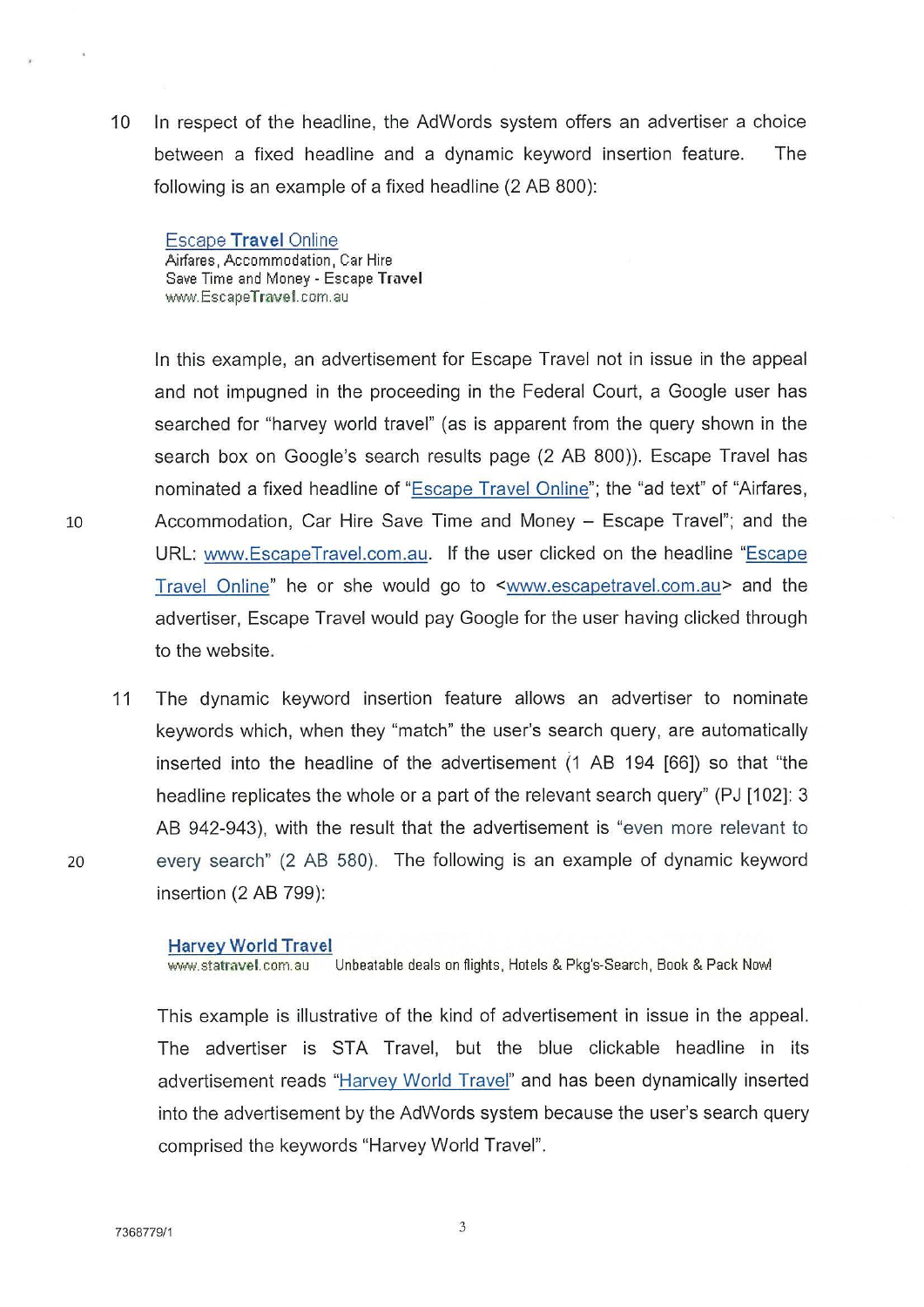- 12 "Whether, how and in what order" advertisements are displayed by the Adwords system "is the product of a complex process that is Google's proprietary design" (1 AB 164 [8], 171 [39]-[40]). This complex process, described as an "auction", is triggered every time a user enters a query. Eligibility to participate in an auction is determined by an advertisement's "Quality Score". The Quality Score is a function of several factors, one of which is the relevance of the advertisement to the query (1 AB 202-204). Advertisements eligible according to their Quality Score are then ranked by the auction process (PJ [56]: 3 AB 924; 1 AB 171 [39]-[40]; 1 AB 179-180 [15]; 1 AB 202-204).
- 10 13 Google's submissions describe its AdWords system as "self-serve", and as one in which advertisers "create their own advertisements": GS [7]. They say that advertisers determine the circumstances in which their advertisement will be displayed: GS [8]. In fact, it is Google's AdWords system that takes a user's keyword, entered as a search query, and dynamically inserts it into the advertisement. And it is Google's Adwords system which determines "whether, how and in what order" an advertisement is published in response to a user's query.

## Advertisements in issue

- 14 The four groups of advertisements in issue in the appeal are identified in Order 20 2(i)-(iv) of the orders of the Full Court: 3 AB 1082-1084.
	- 15 The advertisements in each of the four groups, displayed in response to users' search queries, all had headlines into which the users' keywords were dynamically inserted by the AdWords system. In relation to advertisements in two of those groups – the "Harvey World Travel" advertisements and the "Honda .com.au" advertisements - Google employees assisted the advertisers to "maximise" the effectiveness of their sponsored link campaigns in ways that are material, and explained further below.
- 16 The primary judge found, and it is now common ground, that an ordinary and reasonable user would have understood that, if the user clicked on the headline 30 of each advertisement, the user would go to the webpage designated by the URL displayed beneath the headline which would usually be the website of the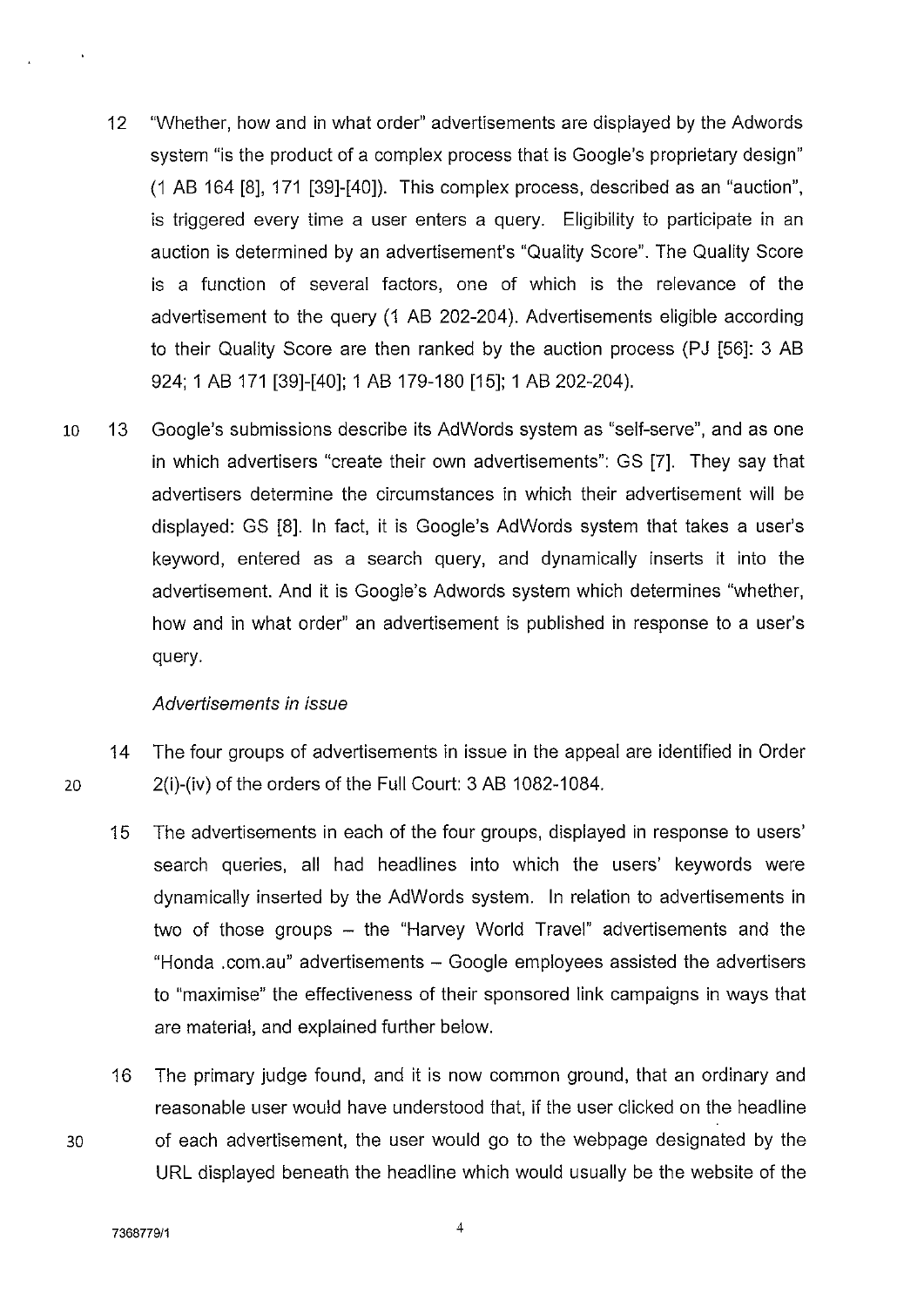advertiser whose identity would be apparent from the URL (PJ [187]: 3 AB 964). Against that background, the primary judge found, and it is now common ground, that one or more misrepresentations arose from the collocation in each advertisement of the URL of the advertiser with the headline into which keywords entered by the user had been dynamically inserted.

- 17 In the case of each of the "Harvey World Travel" advertisements (referred to in Order 2(i) and reproduced at 2 AB, 799-800, 801, 809-810 and 812): the user's query was one of; "Harvey World Travel", "harveyworld travel", "Harvey World Travle", or "Hervey World Travel"; the headline was "Harvey World Travel" or 10 "Harvey Travel" and the URL was that of STA Travel. His Honour found that the advertisements represented, contrary to the fact, that: there was an association between STA Travel and Harvey World Travel businesses; there was an affiliation between STA Travel and Harvey World Travel businesses; information regarding the Harvey World Travel businesses could be found at STA Travel's website; and information regarding the travel services provided by the businesses associated with the name "Harvey World Travel" could be found at STA Travel's website (PJ [228], [237]; 3 AB 975-976, 978).
- 18 "Harvey World Travel" and "harvey travel" were added as dynamic keywords by Ms Wood, a "creative maximiser'' who worked for Google and who 20 "implemented" STA Travel's "campaign": (PJ [214], [216(a)], [221]: 3 AB 971- 973; 1 AB 348-349 [28]-[29]). Earlier Ms Wood had restructured STA Travel's campaign by grouping some of the keywords, including "Harvey World Travel" and "harvey travel" into a new "group" labelled "competitors" (1 AB 344 at [13b]; 1 AB 390-391, 408-412).
- 19 In the case of the "Honda.com.au" advertisements (referred to in order 2(ii) and reproduced at 2 AB 815-816): the user's query was "honda.com.au", the headline was "Honda .com.au" and the URL was that of CarSales. His Honour found that the advertisements represented, contrary to the fact, that by clicking on the headline users would be taken to the Honda Australia website (PJ [246], 30 [251]: 3 AB 981, 982).
	- 20 The nomination of "honda .com.au" for the purposes of the dynamic keyword insertion feature of the AdWords system was suggested to CarSales by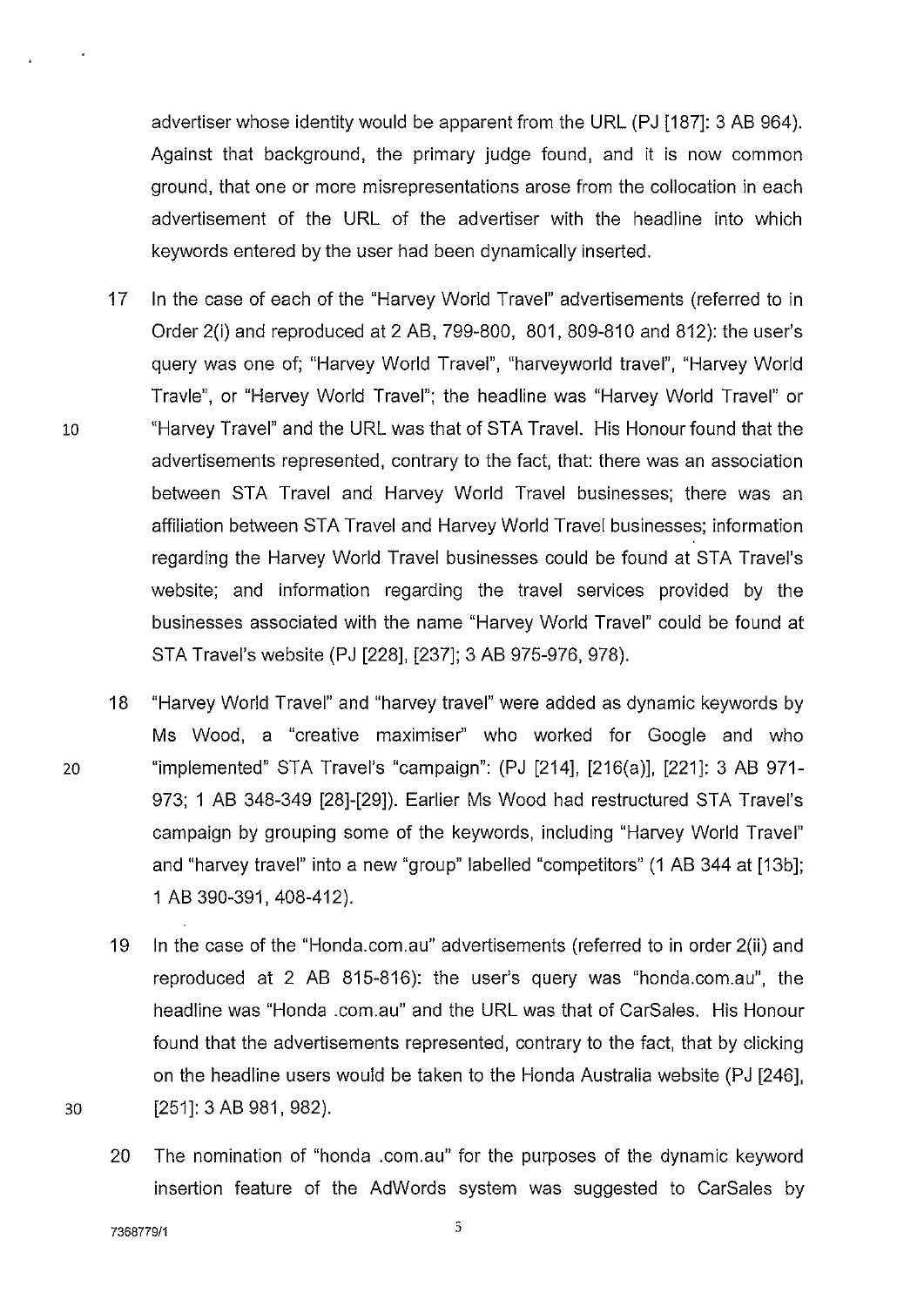Mr Bayley, a Google employee, who worked on the account for CarSales (PJ [255]: 3 AB 983-984). Mr Bayley recommended that CarSales use keyword insertion for every advertisement and "create broad match versions of phrase/exact matched keywords" (1 AB 434) (i.e. to convert keywords from phrase/exact match to broad match). He also recommended "Honda .com.au" as a keyword (1 AB 437-438). The last line of the Keyword Report (1 AB 370 [154]; 2 AB 659) indicates that the impugned advertisement utilised key word insertion and broad match.

- 21 In the case of the "Alpha Dog Training" advertisement (referred to in 10 order (2)(iii) and reproduced at 2 AB 823-825), the user's query was; "Alpha dog Training" and "Alpha Dog Training", the headline was "Alpha Dog Training" and the URL was that of The Dog Trainer Pty Ltd **(Ausdog).** His Honour found that the advertisement represented, contrary to the fact, that there was an association between Ausdog and Alpha Dog Training's business, and that by clicking on the headline users of the website would be taken to a website associated with the business carried on under the name Alpha Dog Training or a website at which they could find information concerning that business (PJ [317]: 3 AB 1001 ).
- 22 In the case of the "Just 4x4s Magazine" advertisement (referred to in order 2(iv) 20 and reproduced at 2 AB 794), the user's query was "just 4x4s magazine", the headline was "Just 4x4s Magazine" and the URL was that of "The Trading Post". His Honour found that the advertisement represented, contrary to the fact, that there was a commercial association between The Trading Post and Just 4x4s Magazine and that information regarding the Just 4x4s Magazine could be found at the Trading Post website (PJ [341]: 3 AB 1009).

## Primary Judgment

23 Contrary to Google's submissions at [15], [16], [19] and [65], the ACCC's case before the primary judge was not confined to an allegation that Google engaged in misleading and deceptive conduct only by "publishing" the advertisements in 30 issue. The Full Court **(FC)** correctly rejected Google's submission in that regard as being "without substance" (FC [99]-[1 03]: 3 AB 1078-1 079). Google's conduct in and in relation to the operation of the dynamic keyword insertion

7368779/1 6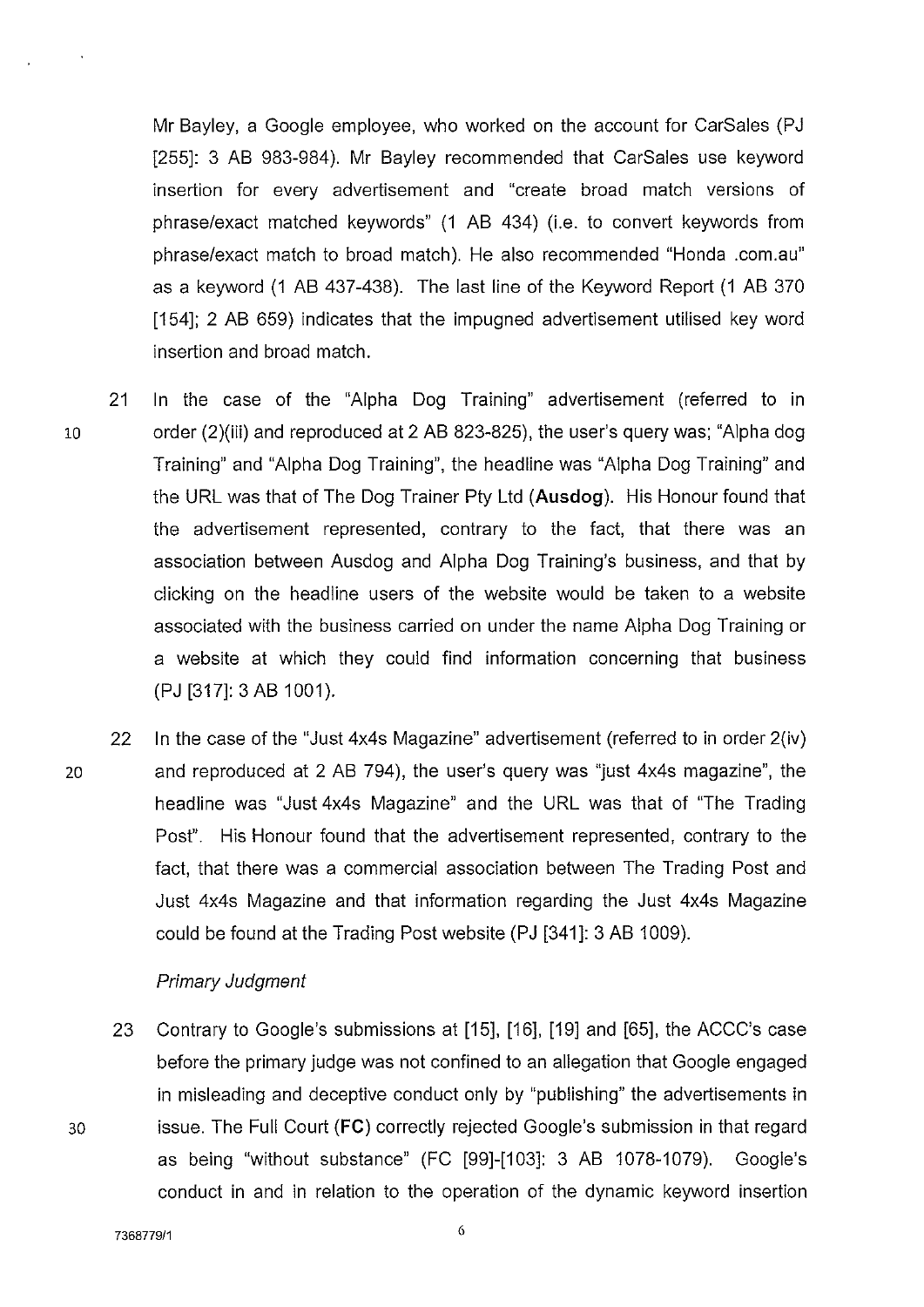feature of its AdWords program to generate the relevant headlines in response to users' queries was squarely pleaded in the Third Further Amended Statement of Claim at [10], [124]-[127], [131] (1 AB 25, 67-69) and was squarely put by senior counsel for the ACCC in closing submissions before the primary judge (PJ [192] and [226]: 3 AB 965, 975).

24 In finding that Google (as distinct from the advertiser) had not engaged in misleading and deceptive conduct, the primary judge reasoned that, because a reasonable user would have understood the advertisements to be advertisements of the advertiser, the "key question" was whether the 10 representations made in the advertisements had been "endorsed or adopted" by Google and that the answer to that "key question" was that they had not (PJ [191], [194], [241], [251], [318], [342]: 3 AB 965, 996, 979, 982, 1001, 1 009).

## Full Court Judgment

25 The Full Court did not ask whether or not the representations made in the advertisements of advertisers had been "endorsed or adopted" by Google (FC [87]: 3 AB 1074-1075). The Full Court characterised the relevant question differently (FC [96]: 3 AB 1077):

> The question is not whether the advertisement was an advertisement for Google or for a third party, but whether Google's conduct in response to the user's interaction with Google's search engine was misleading. As an issue of fact, that question reasonably admits of only one answer.

26 The Full Court found that "Google's conduct consists relevantly of the display of the sponsored link [relevantly, the heading within the advertisement] in response to the entry of the user's search term in collocation with the advertiser's URL" as "effected by Google's [search] engine in response to a user's search" (FC [88]: 3 AB 1075). It was Google that thereby "inform[ed] the user, by its response to the query, that the content of the sponsored link is 30 responsive to the user's query about the subject matter of the keyword" (FC [92]: 3 AB 1076).

 $\Delta$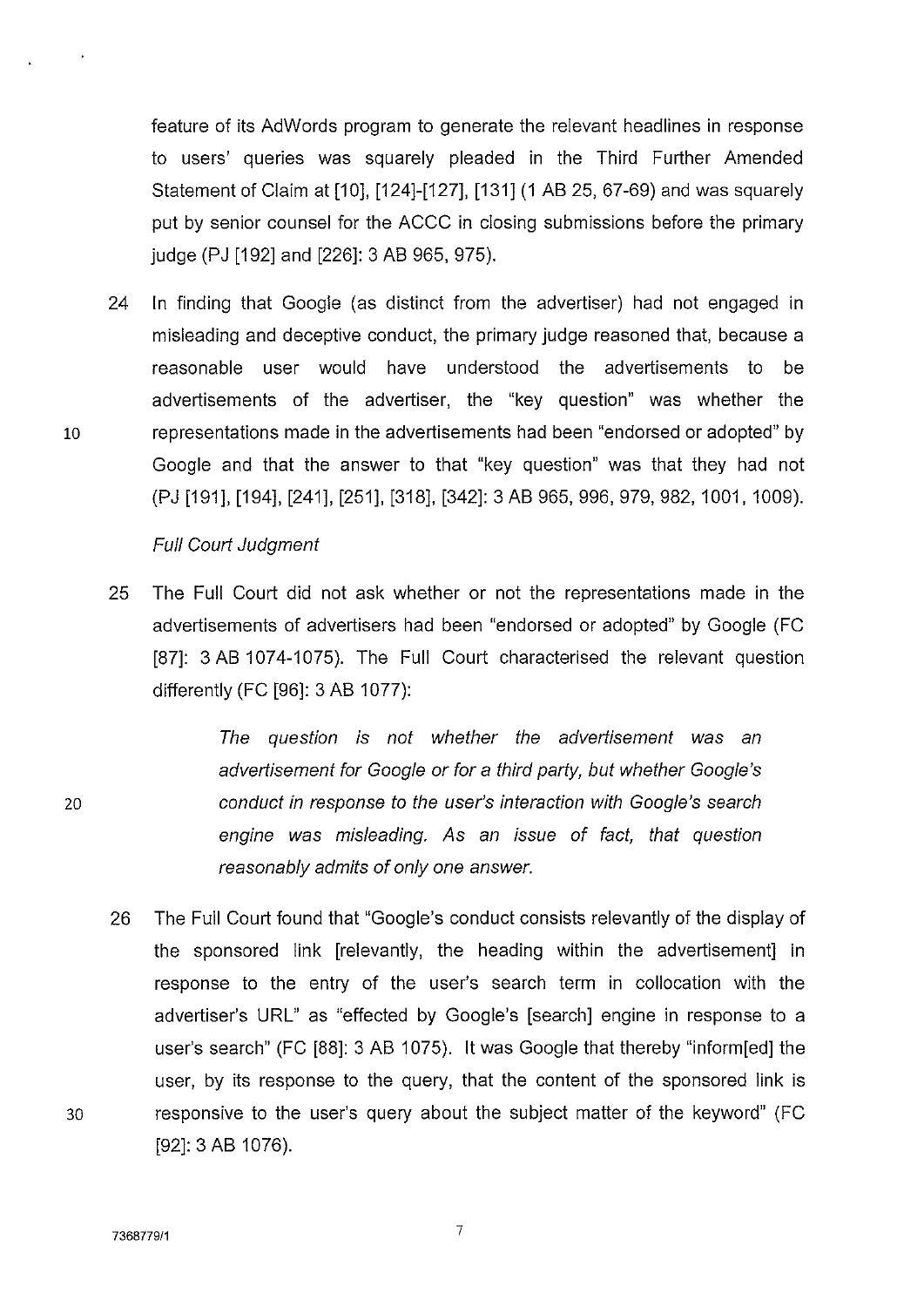## **APPLICABLE STATUTES**

27 The ACCC accepts Google's statement of applicable statutes at GS [67].

## VI

## **ARGUMENT**

- 28 The appeal presents a question about the proper characterisation of the facts and about the proper identification of the facts to be characterised.
- 29 To make as does Google the obvious point that the four groups of advertisements in issue were advertisements of advertisers and to ask only 10 whether Google "adopted or endorsed" representations conveyed by the advertisements is to ask the wrong question. It is to examine Google's conduct as though that conduct consisted simply of publishing (in the sense of "passing on") an advertisement created by someone else and to treat the case as one simply about "who made" some representation that would be misleading or deceptive independently of the way in which it came to be published: see GS [2], [28], [32]-[38].
- 30 The applicable legal principles rather require that Google's course of conduct be examined as a whole and in light of the facts and circumstances that made the representations conveyed by the advertisements misleading or deceptive. 20 "Everything relevant" Google did to bring about that which was misleading or deceptive in the four groups of advertisements "must be taken into account".<sup>1</sup> It "invites error to look at isolated parts" of Google's conduct.<sup>2</sup> It also invites error to fail to link that conduct to the particular representations conveyed by the advertisements that were misleading or deceptive. Indeed, in Butcher, the plurality examined "the nature of the parties, the character of the transaction contemplated, and the contents of the brochure itself' to conclude that the agent was not making the relevant representation.<sup>3</sup>

Butcher v Lachlan Elder Realty Pty Limited (2004) 218 CLR 592 (Butcher) at 605 [39] (Gleeson CJ, Hayne and Heydon JJ, 625 [109] (McHugh J).

 $2$  Butcher (2004) 218 CLR 592 at 625 [109] (McHugh J).

 $3$  Butcher (2004) 218 CLR 592 at 605-609 [39]-[51].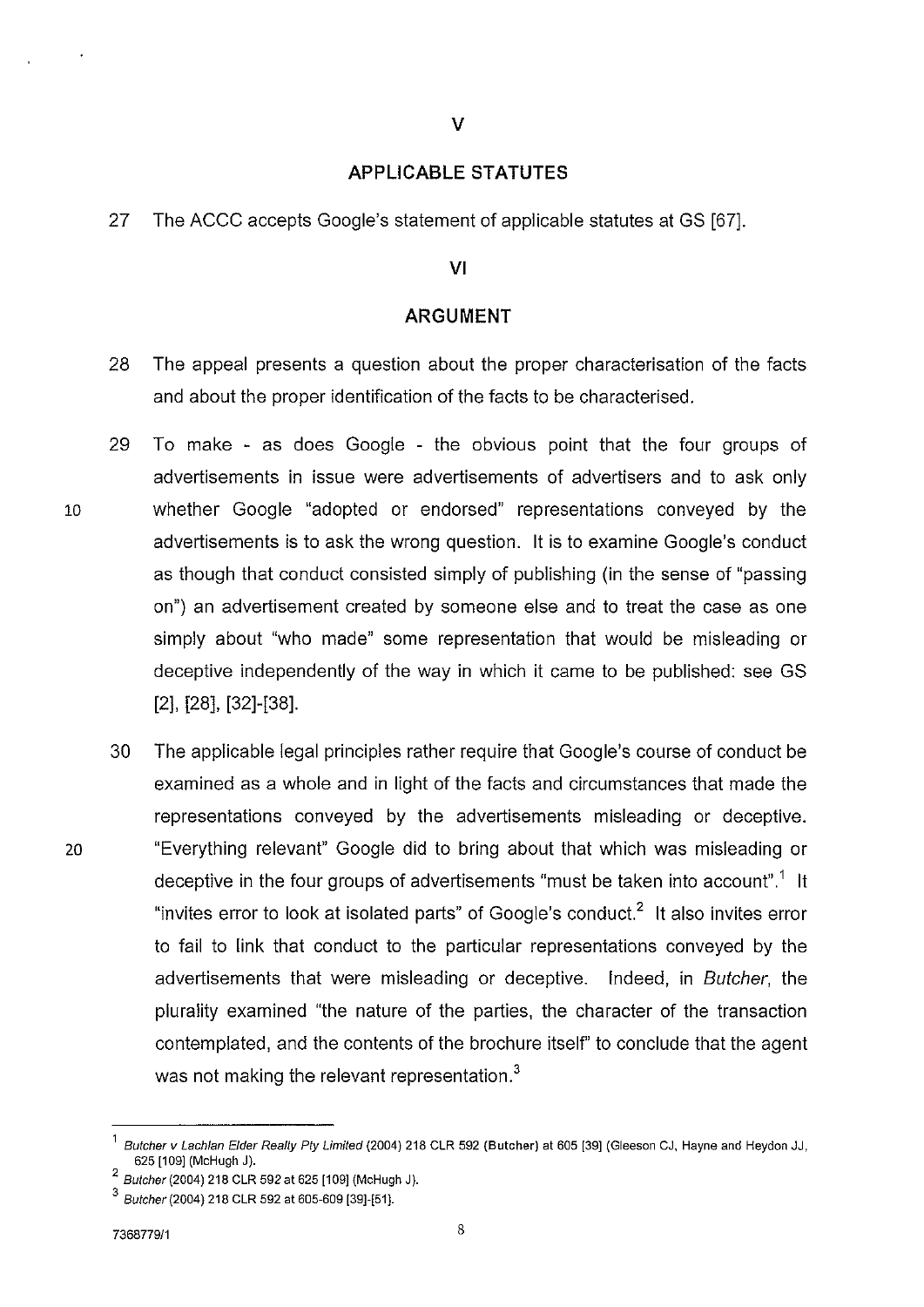- 31 To determine whether or not Google engaged in conduct that was misleading or deceptive, it is therefore necessary to identify with some precision the features of the four groups of advertisements that made them misleading or deceptive so as to go on to determine what, if any, conduct in which Google engaged resulted in the four groups of advertisements having those misleading or deceptive features.
- 32 What was misleading or deceptive about the four groups of advertisements was the particular collocation of the advertiser's URL with a headline consisting of keywords that Google's AdWords system had inserted into the advertisements 10 against the background of the special functionality of the headline enabling a user to click on it and be taken to the advertiser's website.
- 33 What, then, did Google relevantly do to display the headlines in collocation with the URLs in the four groups of advertisements? That Google can be seen to have displayed advertisements of advertisers is but one aspect of an entire course of conduct which involved much more than that. Google displayed the advertisements in response to users' search queries: the users asked questions of Google in the form of queries using particular keywords and Google responded to those queries with the particular advertisements. Google used its proprietary algorithms to determine which particular advertisements 20 would be eligible for display in response to a given query and determined which from amongst those eligible advertisements would be published, in response to a user's query. Google inserted the keywords from the users' queries into the headlines of the advertisements. Google collocated the headline with the advertiser's URL and gave the headline the functional feature that "if a person clicks on the headline they will be taken to the website address displayed beneath the headline" (PJ [187]; 3 AB 964 ).
	- 34 In light of Google's entire course of conduct, and in light of all the surrounding facts and circumstances, the Full Court was correct to hold that (3 AB 1076 [92]):
		- [Google was] not merely passing on the URL as a statement made by the advertiser for what the statement is worth. Rather, Google inform[ed] the user, by its response to the query, that the content of the sponsored

9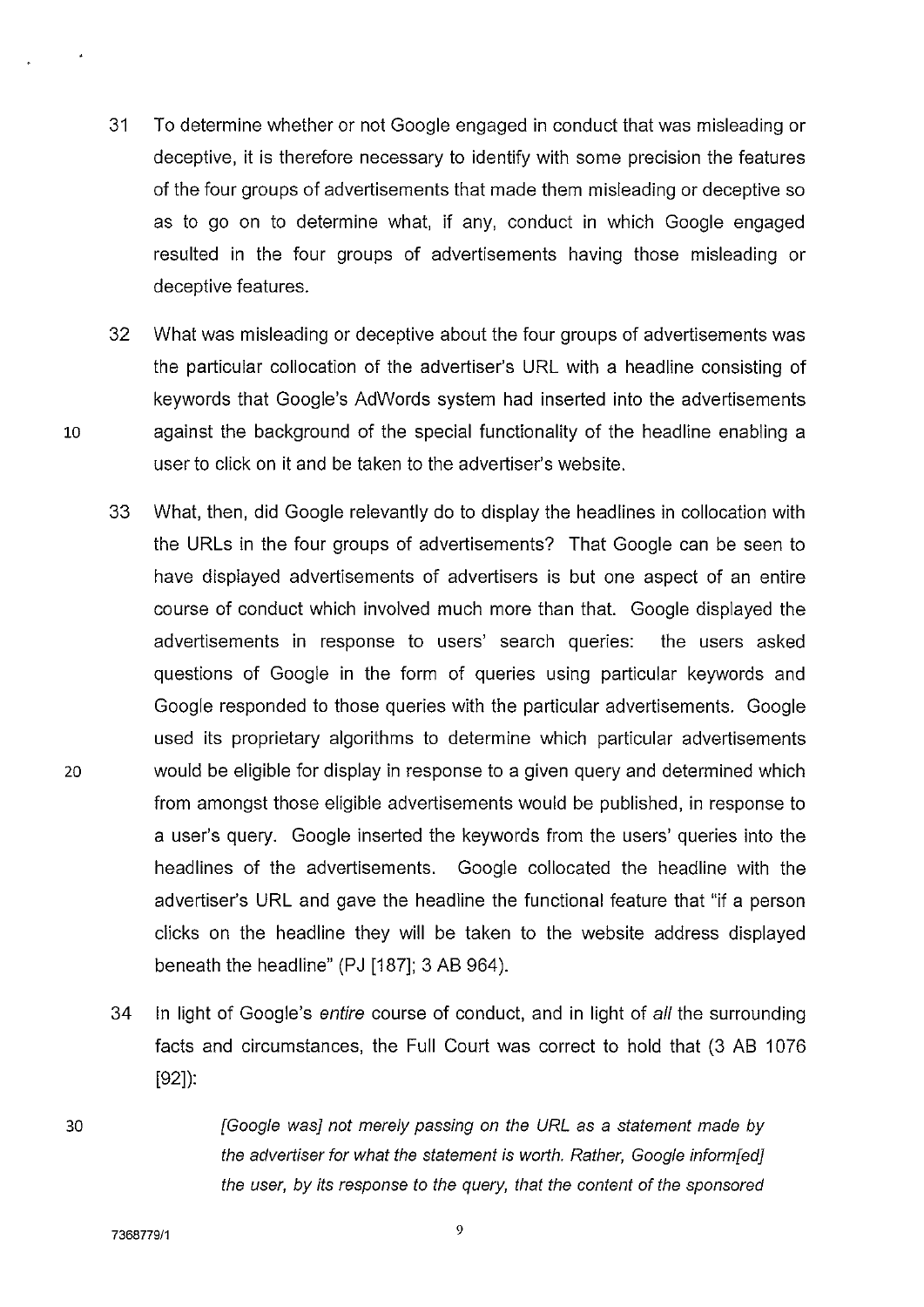link [was] responsive to the user's query about the subject matter of the keyword.

## **VII**

## **NOTICE OF CONTENTION**

- 35 As set out at [18] and [20] of these submissions, Google employees assisted AdWords customers to "maximise" the effectiveness of their sponsored link campaigns. Google employees grouped certain of STA's keywords, including "Harvey World Travel", into one group identified as "Competitors" (PJ [217]: 3 AB 972-3). Google employees suggested keywords to its AdWords customers, 10 including "Honda .com.au", the relevant keyword that triggered the advertisement (1 AB 370 [154], 372-5 [168]-[171], 439-442; 2 AB 832).
	- 36 This conduct is relevant to the assessment of Google's conduct as a whole and of whether, in light of the relevant surrounding facts and circumstances, that conduct was misleading or deceptive or likely to mislead or deceive. The **Full**  Court erred by regarding this conduct as irrelevant, and by failing to take it into account in relation to the advertisements created by the search terms "harvey world travel" and "honda.com.au" (or variations thereof) (FC at [98]: 3 AB 1078).

### **VIII**

## **ESTIMATE OF TIME**

20 37 The Respondent estimates that it requires 1 hour to present its oral argument.